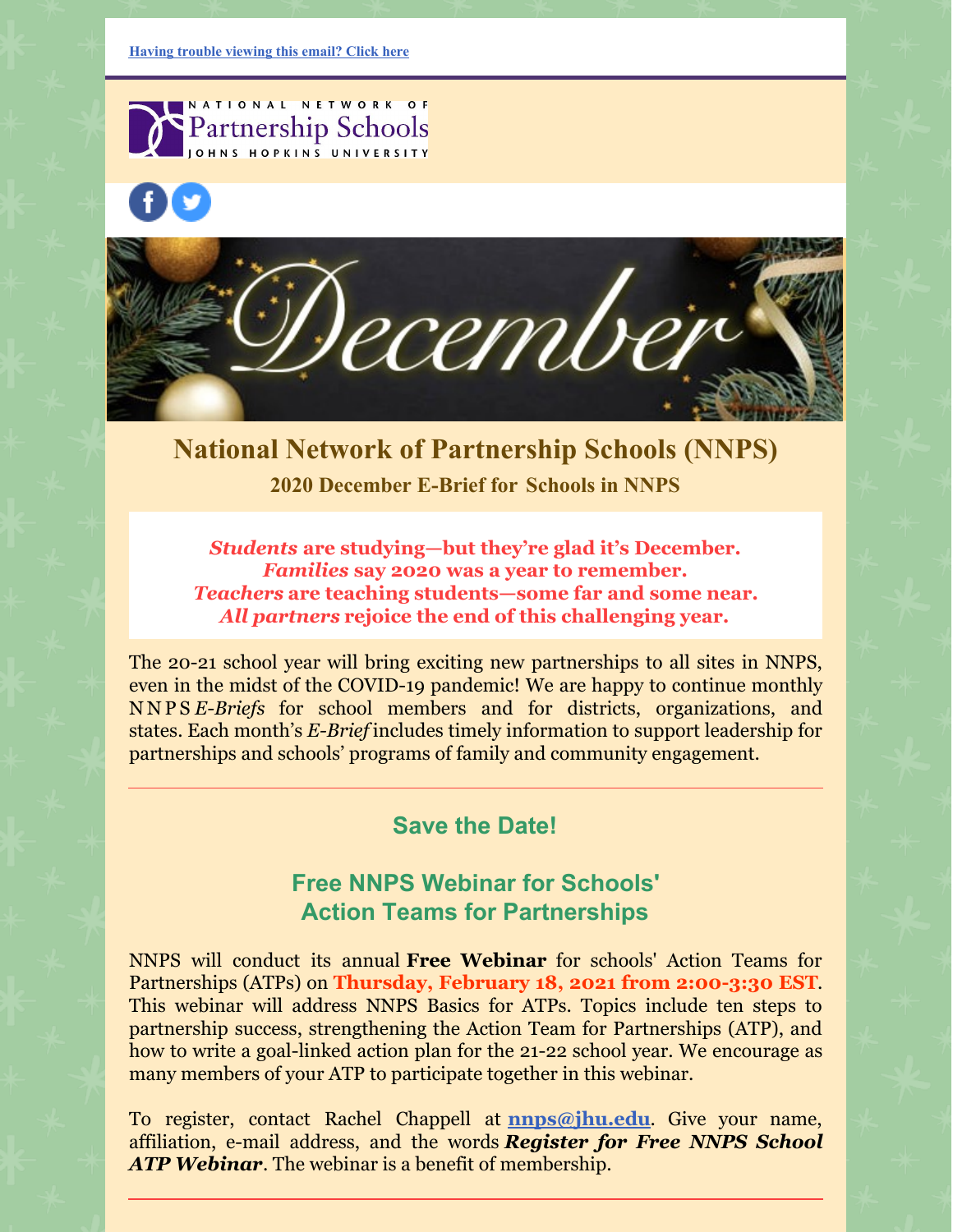

This year, this section of E-Brief invites members of NNPS to share how school Action Teams for Partnerships (ATPs), co-chairs of ATPs, or district or organization leaders are continuing to implement plans for family and community engagement activities during COVID-19. Your schools may be open for face-toface classes, remote learning, and/or on a hybrid schedule. Send your good ideas and we will share them in E-Brief!

This month we heard from **Dariane LyJoi Mull, NNPS Key Contact at Pinnacle View Middle School in Little Rock, Arkansas** who had a great idea. She asked her **District Leader for Partnership, Kaye Rainey**, for her suggestions for implementation during COVID-19 requirements for remote learning.

The ATP plans an activity to help parents and students understand and master steps toward academic success and regular daily school attendance. The middle school aims to provide feasible strategies for parents to motivate their children's learning and completion of schoolwork during the pandemic. Recognizing that schools across the country have the same challenges, Ms. Mull and Ms. Rainey discussed the following information and suggestions for starters.

- Survey parents online to learn what their needs are.
- Conduct a short (15-30 minutes) weekly Zoom "Fireside Chat" for parents and students with the Principal to discuss successes, questions, and concerns.
- Conduct periodic one-on-one Teacher-Student-Parent Zoom sessions to check in with each family about individual progress and challenges.
- Review the NNPS *Handbook for Action* and *Promising Partnership Practices* for specific ideas to improve and recognize good attendance.
- E-mail questions to Brenda Thomas (NNPS) at **[bthomas@jhu.edu](mailto:bthomas@jhu.edu)**. She will be happy to assist you and share ideas from other NNPS middle schools.

Is your school (or schools you guide) working during COVID-19 to help parents guide their children to attend school regularly and remain motivated to learn and complete assignments? **E-mail your suggestions to Brenda to share in the next edition of E-Brief.**

### **NNPS and SOCIAL MEDIA**

The Ohio Statewide Family Engagement Center (OhSFEC) December newsletter includes a helpful section on engaging grandparents in their children's education. Many children are being raised by their grandparents, who have questions about the schools, grade level requirements, and how to guide their grandchildren to succeed as students. Click here to explore the OhSFEC **[GrandUnderstanding](https://ohiofamiliesengage.osu.edu/grandunderstandings/) Resource Hub** useful tools and resources for Grandfamilies.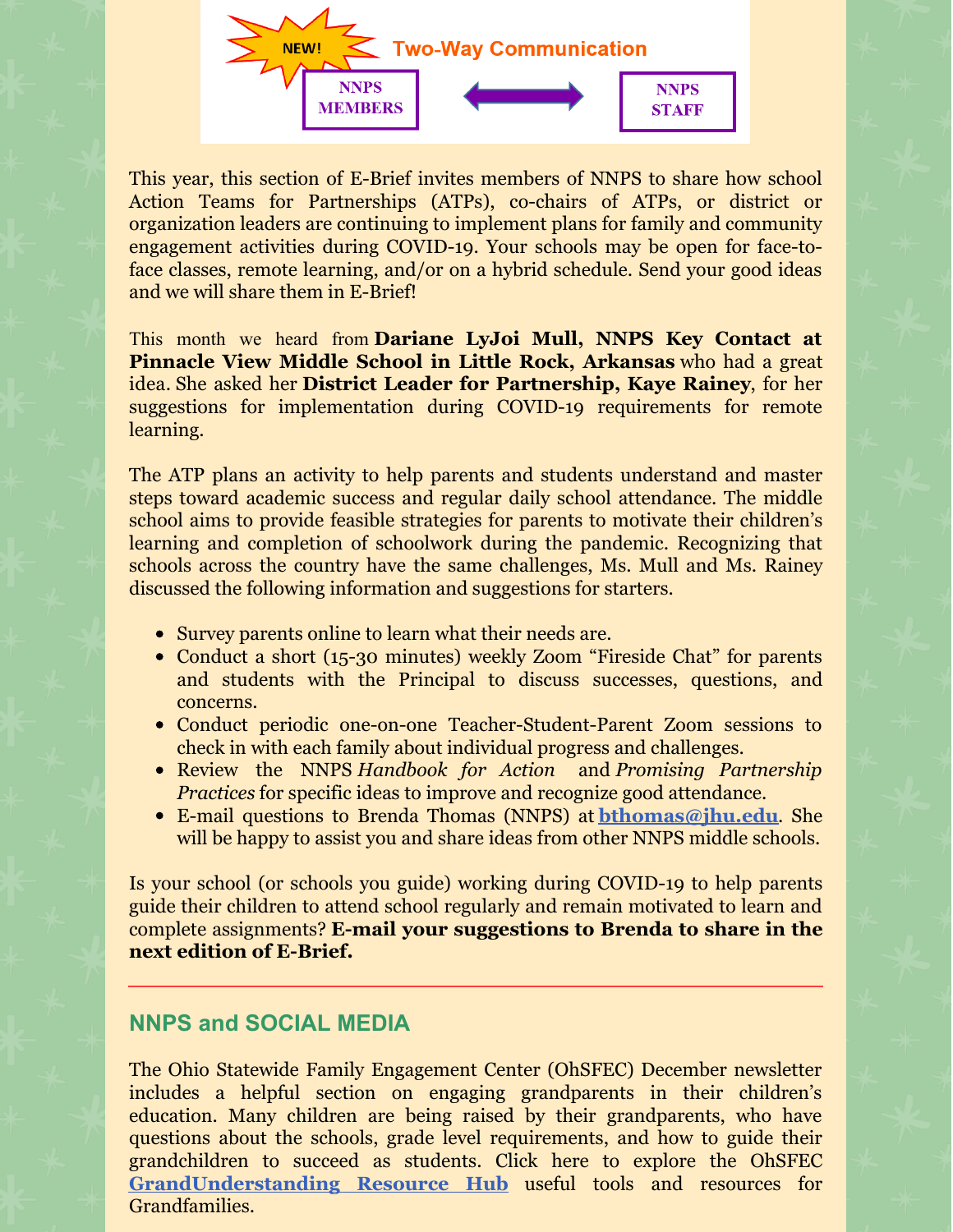You may have photos from Zoom, social distancing, and other partnership activities to share with members of NNPS. Did one of your schools conduct a Virtual Mask Fashion Show with students and families or another creative activity? Send your *must see* Surviving COVID-19 photos to Rachel Chappell, **[nnps@jhu.edu](mailto:nnps@jhu.edu)!** We are a strong network and will continue to work together to get through this pandemic. That's what TEAMS do!

### **OPPORTUNITIES AND RESOURCES**

#### **5 Radical Schooling Ideas for An Uncertain Fall and Beyond**

There is no one answer for what the 20-21 school year will look like. If classrooms are open for face-to-face learning, there will likely be some form of **social [distancing](https://www.npr.org/2020/04/24/842528906/what-it-might-look-like-to-safely-reopen-schools) and other hygiene measures** in place that challenge traditional teaching and learning. Future outbreaks will make for unpredictable waves of closures. Virtual learning will continue. See some strategies at: **5 Radical Schooling Ideas For An [Uncertain](https://www.npr.org/2020/06/17/878205853/5-radical-schooling-ideas-for-an-uncertain-fall-and-beyond) Fall And Beyond**

#### **Activities for kids during [COVID-19:](https://blog.chocchildrens.org/activity-ideas-for-kids-during-covid-19/) CHOC Children's Blog**

During the COVID-19 pandemic, children are spending more time at home than usual. CHOC (Children's Hospital of Orange County, linked to the University of California-Irvine), posted a podcast with many good ideas for parents and caregivers to keep all kids (including healthy children) occupied in activities that combine fun and learning. See Parenting TIPS (that NNPS members may share with families) at: **[Parenting](https://blog.chocchildrens.org/activity-ideas-for-kids-during-covid-19/) Tips**.

## **Thanks for Returning the 2020 UPDATE**

The 2020 NNPS UPDATE guides members to evaluate progress of their partnership programs and renew membership for the 20-21 school year. THANK YOU for taking time to assess your program's progress and for making plans to improve partnerships over this school year!

The work you do is so important that NNPS pays a matching fee for every site that renewed membership. Our research team will analyze the data and share Annual Reports later in the school year.

Remember, we are here to help you with your work. If your program renewed membership, you will continue to receive the monthly *E-Briefs*, on-going services, resources, and support through the 20-21 school year.

### **NNPS Members-Only Access Code**

The MEMBERS ONLY section of the NNPS website provides active members with special benefits. Use your **Members-Only Access Code**: **mem20NNPS** to explore many years' books of *Promising Partnership Practices* and all *18 NNPS Samplers* in the section Success Stories. **The code will change in January 2021** for members who sent in 2020 UPDATE and renewed membership for the